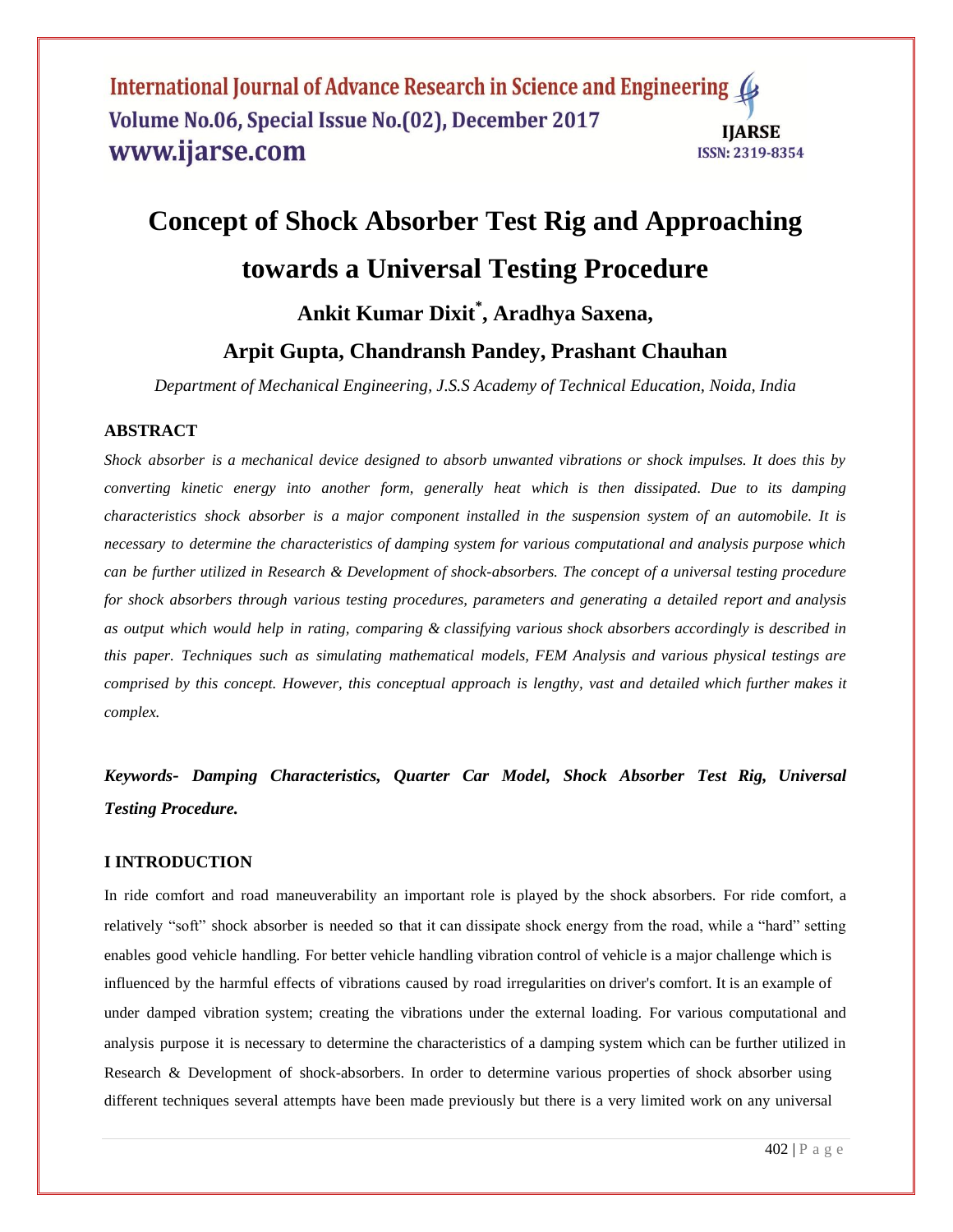procedure for testing the same.[1] Quality checking is required to test that prototypes or samples of production dampers meet their specifications within tolerance and are adequately consistent one to another [2]. It is also necessary for the dampers to be rated on the basis of their performance so that comparing various shock-absorbers can be made simpler. This will help the designers to design  $\&$  choose a better damping system for their vehicles.

This paper aims towards defining a universal testing procedure for shock absorbers. A thorough analysis of a shock absorber is carried out in this process. Shock absorbers will undergo a specific test sequence . All the tests will be predefined and described in detailed. In order to properly investigate the variable controls of a shock absorber and enable greater performance of the suspension system, a more detailed and a universal testing procedure is needed. Longer braking distances, faster wear of tires and deterioration of handling is caused by the worn dampers. Endurance testing to monitor the physical wear effects is included in the process. Environmental effects such as the heat caused during damper operation will also be monitored. To test shocks and generate graphs for the shock characteristics test rigs will be used. These graphs can be printed or stored so the user can develop a database of how each shock-absorber works under the test conditions. Trial and error approach is converted into a reliable and efficient method by this concept. Evaluation of a complete car suspension system is complicated. A quarter car model is considered in order to make calculations efficient. It is a combination of a tire connected to an unsprung mass, which is further connected to a sprung mass through a shock-absorber. The system has two degrees of freedom. On field, different kind of loads are experienced by the damping system. Before testing the system, the input-loads must be predefined. Sine-input (Continuously varying endurance input), Impact(Impulse-input), Ramp-input, a combination of these inputs are included in the forces subjected to the system for this paper. The tests include:

- 1. Mathematical Modeling
- 2. Finite Element Analysis (F.E.M)
- 3. Physical Tests

The characteristics are then studied and compared with each other and performance of the system is evaluated. A full test report of a shock-absorber along with its rating is generated by this procedure.

## **II LITERATURE SURVEY**

Various work has been done previously on test rigs for shock absorbers, [2] H. R. Sapramer & G. D. Acharya calculated the characteristics and ultimately performance of a shock absorbers at various loading conditions. This method is included in the concept of this paper. [1] Novikov, V. V, et al. developed an algorithm which optimized the existing rigs with more flexible and universal approach. While designing our test rigs, this paper is used to optimize the tests. [3] Heritier, C. designed a shock-absorber test rig for sinusoidal testing of racing car. Sinusoidal input characteristics are studied and adopted from this paper.  $[4]$  Czop, P., & SŁawik, D evaluated the vibrations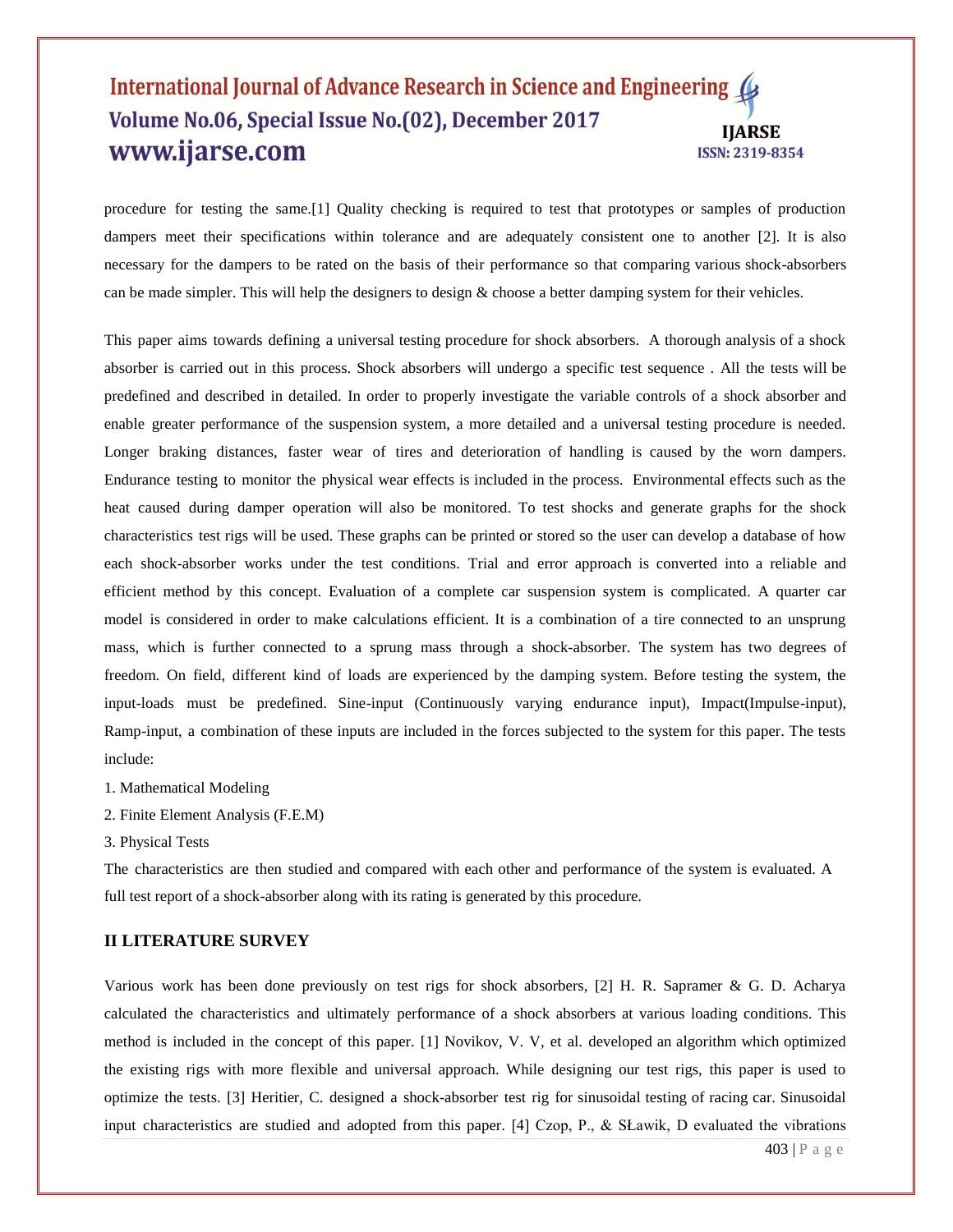produced by the shock-absorbers in their work [5] Zhang , et al. studied the energy flow of suspension systems and analyzed the model. [6] Omar, et al. designed suspension test rig for electro-hydraulic suspension which reduces the road input disturbances. [7] Maniowski et al. obtained characteristics of dampers using test rig and compared them according to their respective characteristics.[8] Chaudhari et al. described the conceptual design of shockabsorbetest rig using cam for determining dynamic characteristics of dampers. [9] Plummer, et al. developed an algorithm based on repetitive control to reduce disturbances in the damper test rigs. [10] Wszołek et al. designed shock absorber for minimizing the vibrations using model based approach.

# **III CONCEPTUAL APPROACH**

The concept is vast and complex. It needs to simplified in order to understand. The method of testing and rating a shock-absorber can be divided into three segments (Fig. 1). Input, Processing and Output.



**Fig. 1 Process flow chart.**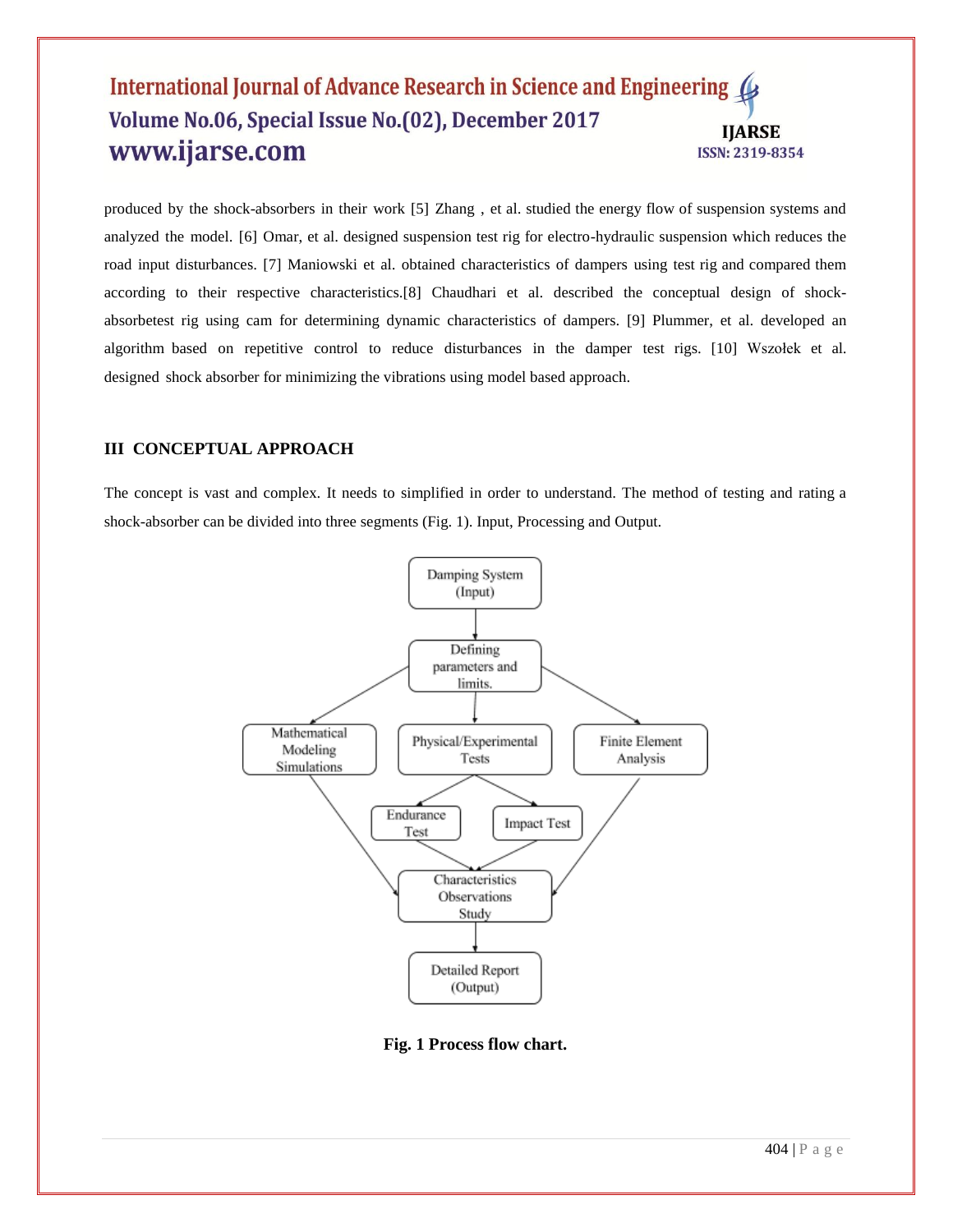# **3.1 Input Parameters**

Input includes a physical prototype/model of a shock-absorber, Quarter Car model of the damping system & constant values of the damper (Fig. 2). A physical shock-absorber is the specimen that will be subjected to various tests. It is the specimen under consideration. Model of the damping system includes a mathematical model of the suspension system. It includes the description of other elements involved in the system other than the shock-absorber. Constants include spring constants, damper constants and other important physical parameters.

#### **3.2 Processing**

The procedure is a little complex and can be simplified by dividing it further into sub-parts. Processing is further branched into 3 processes. Solving the Mathematical model, Finite Element Analysis & Physical Tests.

#### **3.2.1 Mathematical Modelling**

While solving Mathematical models, the system is subjected to all the load-inputs mentioned above and a few basic parameters are predefined. The quarter car model (Fig. 2) is simulated on SCILAB/MATLAB. The objective is to determine ideal damping characteristics, ideal response to impact loading, ideal response to fatigue loading and response to randomly varying inputs. These characteristics will help us in determining important parameters and an ideal-performance report. The same will be used to evaluate the maximum energy stored in a shock-absorber and the amount of regenerative energy that can be extracted. The output characteristics are printed, studied and described. A detailed sub-report is generated with the simulation of the mathematical model that include five graphs.



 $M_s(\ddot{z}) = k_s(y-z) + c_s(\dot{y}-\dot{z})$ <br>  $M_u(\ddot{y}) = k_s(x-y) - k_s(x-y) - c_s(\dot{x}-\dot{y})$ 

#### **Fig 2. Quarter Car suspension system model along with the shock absorber used in a two wheeler.**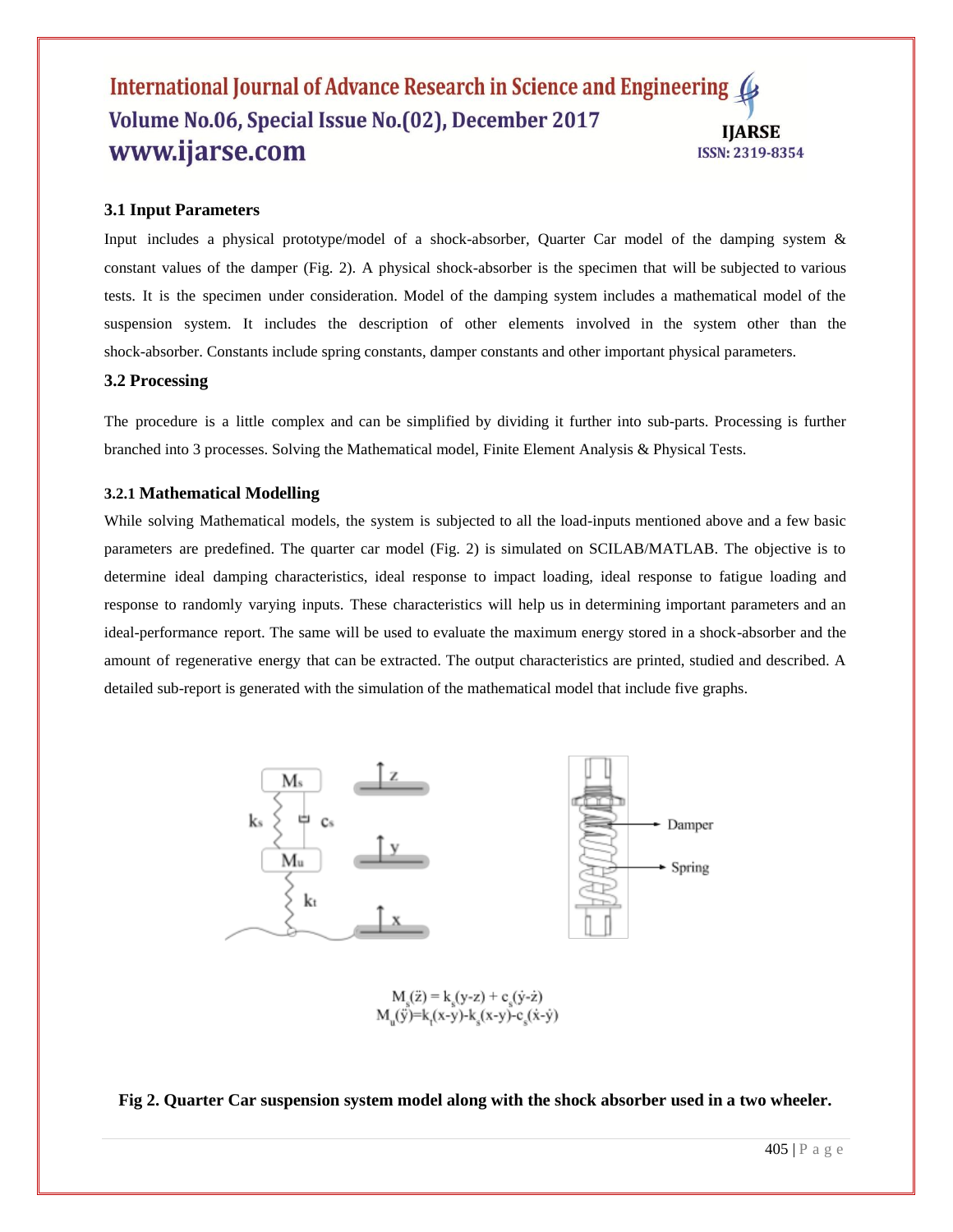#### **3.2.2 Finite Element Analysis (F.E.M)**

The next process is finite element analysis, the model will be reproduced on Ansys workbench and subjected to different loads. The process will cover fatigue module, suspension module & thermal module. The model will be subjected to fatigue-loading along with thermal considerations, impact loading and random loading. The process will yield response to fatigue loading under different thermal conditions. This will help analyze the system's performance under rugged circumstances. The output characteristics are printed, studied and described. A detailed sub-report is generated with the finite element analysis that include 3 graphs.

#### **3.2.3 Physical Tests**

The next process of physical testing is performed on test rigs. There are two tests that will be performed on test rigs, impact test and real-time endurance test. The endurance test rig is designed for a range of maximum loads experienced by shock-absorbers. The shock-absorber is subjected to sine-input. It will feature, variable displacement (amplitude control), variable RPM (frequency control) and variable input load (Acceleration control). The parameters being recorded included output displacement, output transmitted-force and temperature of the specimen. The impact test rig is designed for a range of physical size of a shock-absorber. This rig subjects the shock-absorber to impact loading. This rig features variable height of mass drop, records displacement and output transmitted-force. Both the rigs are interfaced with a PC for control. Output is monitored live on screen. The characteristics are then printed, performance is recorded, observed, studied and described. A detailed sub-report is generated with 4 graphs.

#### **3.3 Output**

All the sub-reports are compiled and all the information is assimilated and a full report is developed. On the basis of the information acquired a final observation and a conclusion table is generated. From the conclusion table the shock-absorber is rated on a scale of 10 on the basis of comfort quality, maneuverability, ruggedness, safety and reliability. All these ratings will be combined to aggregate a final performance rating.

#### **IV CONCLUSION**

The concept of a universal testing procedure has been projected by this paper. Determining, analyzing  $\&$  rating the performance of shock-absorbers is discussed in this paper. The concept discussed enables the industry to evaluate, compare and choose between various shock-absorber systems and help them improve their damping system and vehicle performance. It is a thorough analysis and a full report generation approach which will help the industry to know more about the shock-absorbers. The concept is in operation and would not be suitable for mass testing or where accuracy and exact values are not major concern. However, this conceptual approach is lengthy, vast and